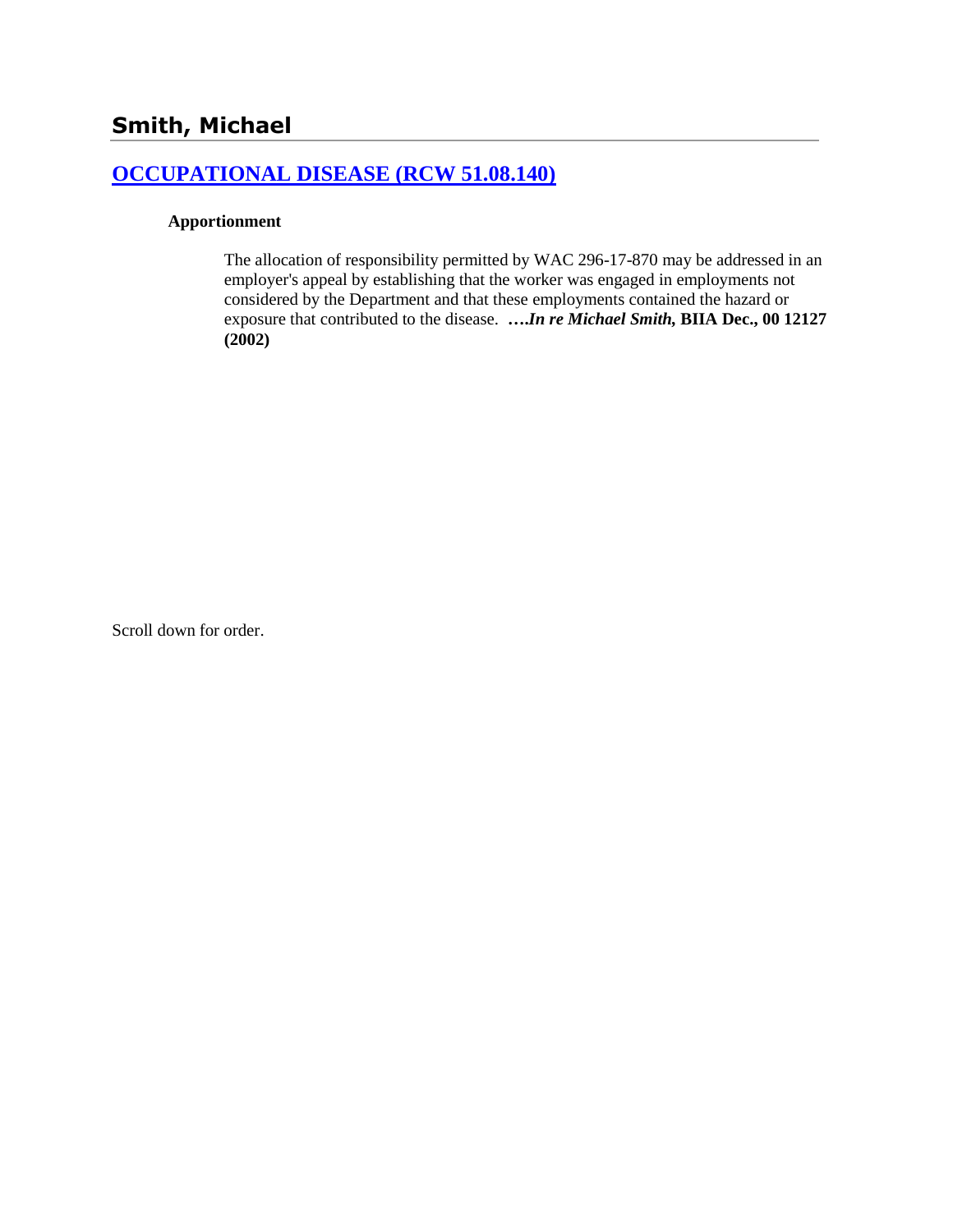#### **BEFORE THE BOARD OF INDUSTRIAL INSURANCE APPEALS**

**STATE OF WASHINGTON**

**)**

**IN RE: MICHAEL T. SMITH ) DOCKET NO. 00 12127**

**CLAIM NO. X-309707 ) DECISION AND ORDER**

APPEARANCES:

Claimant, Michael T. Smith, Pro Se

Employer, Nuprecon, Inc., by Law Office of Deborah A. Knapp, per Deborah A. Knapp

Department of Labor & Industries, by The Office of the Attorney General, per Brian L. Dew, Assistant

The employer, Nuprecon, Inc., filed an appeal with the Board of Industrial Insurance Appeals on February 29, 2000, from an order of the Department of Labor and Industries dated December 22, 1999. That order affirmed three prior Department orders that, in the aggregate, allowed the claim for the occupational disease of bilateral carpal tunnel syndrome, with a date of manifestation of August 20, 1999; paid time loss compensation from September 17, 1999 through October 15, 1999; and charged the claim to 4 Seasons General Contractors at 16 percent and to Nuprecon, Inc., at 10 percent. **REVERSED AND REMANDED.**

Pursuant to RCW 51.52.104 and RCW 51.52.106, this matter is before the Board for review and decision on a timely Petition for Review filed by the employer to a Proposed Decision and Order issued on April 30, 2002, which dismissed the employer's appeal to the December 22, 1999 Department order. We have granted review to affirm previously ordered sanctions and impose additional ones upon the Department due to its violations of the Superior Court Civil Rules (CR) during the discovery process; to find that the employer's appeal was timely; to direct that Nuprecon not be charged any share of the costs of this claim because its liability percentage calculated per WAC 296-17-870(b) is below the 10 percent threshold; and to direct the Department to recalculate the percentage share attributed to other employers who exposed the claimant to the hazard causing his occupational disease within the experience period for this claim.

# **PRELIMINARY PROCEDURAL AND EVIDENTIARY CONSIDERATIONS**

### **Discovery Violations and Sanctions**

The employer made attempts at informal discovery during the fall and winter of 2000-2001. On April 2, 2001, the Department filed a CR 26(c) motion for a protective order. This motion did not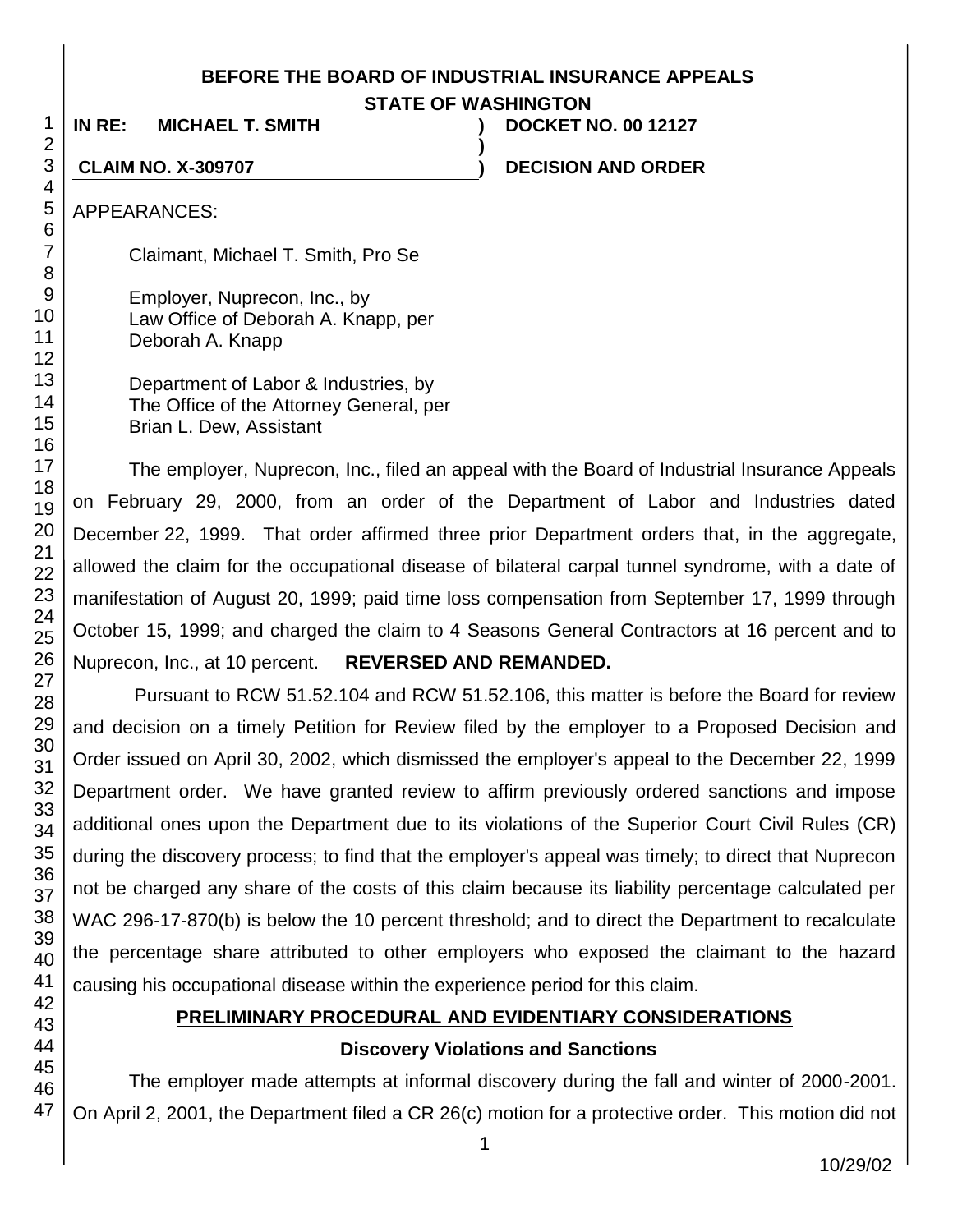contain any statement indicating that the required CR 26(i) conference of counsel had occurred. The Department's motion was heard on April 5, 2001, at which time our industrial appeals judge ruled on the record that the material in question was subject to discovery by the employer; in essence denying in whole the Department's CR 26(c) motion. No ruling regarding CR 37(a)(4) sanctions against the Department was entertained at that time.

On May 7, 2001, the employer took the discovery deposition of Richard Bredeson, a risk classification specialist, otherwise referred to as a policy manager, with the Department. The employer's counsel, in her July 25, 2001 declaration, characterized Mr. Bredeson's deposition as unhelpful; however, Mr. Bredeson did testify that claims managers as well as policy managers handle aspects of the allocation decisions. He named several other Department employees who had some contact with the claim at the time the allocation decision was being addressed. Those employees were Julia Ehr, another policy manager; Christine Smith and Del Jensen, claims managers; and Bill Harmon, who may only have routed the files back and forth. Mr. Bredeson also identified Eddie Cheung, who supervised Ms. Ehr and him, but it was unclear if Mr. Cheung had anything to do with this matter. The employer did not have the deposition transcribed until some time after July 25, 2001.

On May 9, 2001, the employer's counsel requested a conference to resolve discovery issues. Our industrial appeals judge scheduled a discovery conference, which was held on May 11, 2001, and was not reported. On May 14, 2001, the industrial appeals judge issued an order that we interpret as a CR 26(f) order directing the Department to provide the entire file and to identify the Department employee who made the allocation decision. Immediate deadlines were set in the hope of preserving the hearing time, which had already been continued to the end of the month. The CR 26(f) order did not contain any CR 37(b)(2) sanctions, although it warned the Department that failure to comply with the order would result in such sanctions.

On May 15, 2001, the Department's counsel identified Mr. Bredeson and Ms. Smith as the employees involved with the liability allocation. The May 31, 2001 hearing on this appeal was converted to another discovery conference. At that time, the Department's counsel acknowledged his reluctance to provide the employer with the names of Department employees. He then proceeded to identify, as involved with the file, Mr. Bredeson, and Ms. Smith, but in addition to them, added Ms. Ehr and Carol Horrell, a claims consultant not previously identified. The industrial appeals judge directed the employer to file its interrogatories within one week, with the Department having 30 days [the period for response pursuant to CR 33(a)] to answer them. Another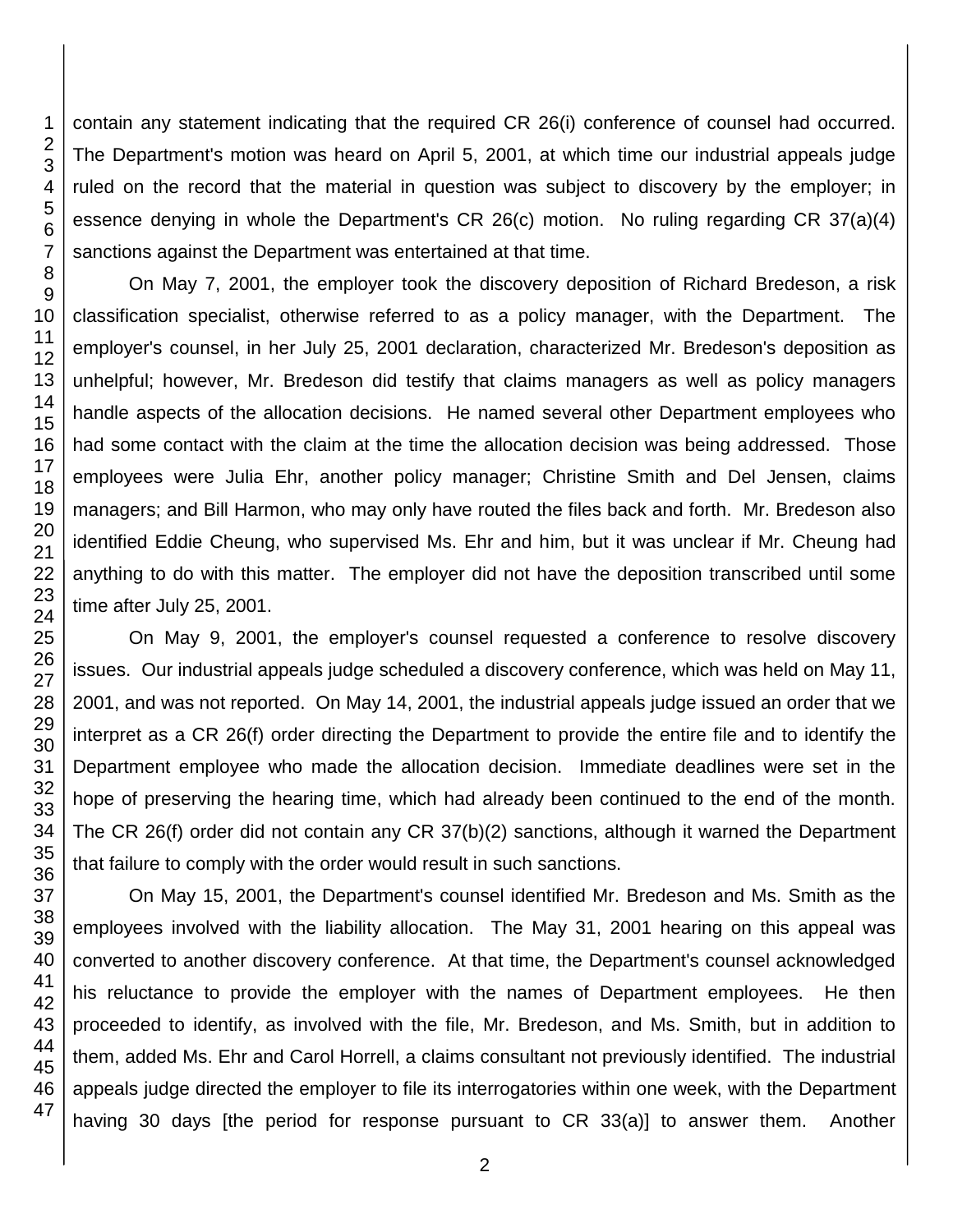proceeding to monitor discovery was set for July 12, 2001. On June 7, 2001, the employer served its interrogatories and requests for production on the Department. On July 9, 2001, the Department answered the interrogatories. These answers consisted almost entirely of objections; the only new ones being based on CR 26(b)(5), and the Department produced sections of its manuals, RLOG, the claim file, and Mr. Bredeson's deposition in lieu of answers pursuant to CR 33(c). However, that deposition had not been transcribed by either party and was not delivered to the employer until late in August, at the earliest. The Department's responses were followed almost immediately by a letter from the employer's counsel, complaining of its inadequacies. On July 12, 2001, the date of the discovery proceeding, the Department produced additional material in response to the employer's discovery requests.

On July 12, 2001, the industrial appeals judge ruled that the interrogatories were not fully and completely answered, and directed the employer's counsel to submit an itemized bill of costs in order that monetary sanctions could be awarded. The employer's counsel submitted a declaration the next day, in which she sought attorney's fees of \$4,425 (29.5 hours at \$150 per hour) plus \$120 in costs. A final ruling on what monetary sanctions were to be awarded was delayed, and ultimately a ruling was not made.

The hearings on the merits of the employer's appeal were postponed further. In August and September 2001, the Board received further discovery material from the Department. Of particular note is the fact that the deposition of Mr. Bredeson was not transcribed until late in August 2001, and then by the Department. On September 4, 2001, at a further hearing in this matter, the industrial appeals judge verbally ordered sanctions against the Department for violation of discovery rules. These sanctions were published by an order dated December 6, 2001. The Department was prohibited from presenting any evidence, with the exception of the testimony of Mr. Bredesen (*sic*), which itself was limited to his testimony during the May 7, 2001 discovery deposition.

At the September 4, 2001 hearing, the hearing on the merits of the appeal was further postponed until January 28, 2002. This further postponement was directly related to the discovery delays up to that point. As a result of the delay in the hearing, the parties were provided with new witness confirmation deadlines. The witness confirmation deadlines were November 2, 2001, for the employer and November 16, 2001, for the Department. The employer did not meet its deadline. On November 16, 2001, the Department requested that its deadline be extended until two weeks after the employer confirmed witnesses or, in the alternative, the employer's time and witnesses be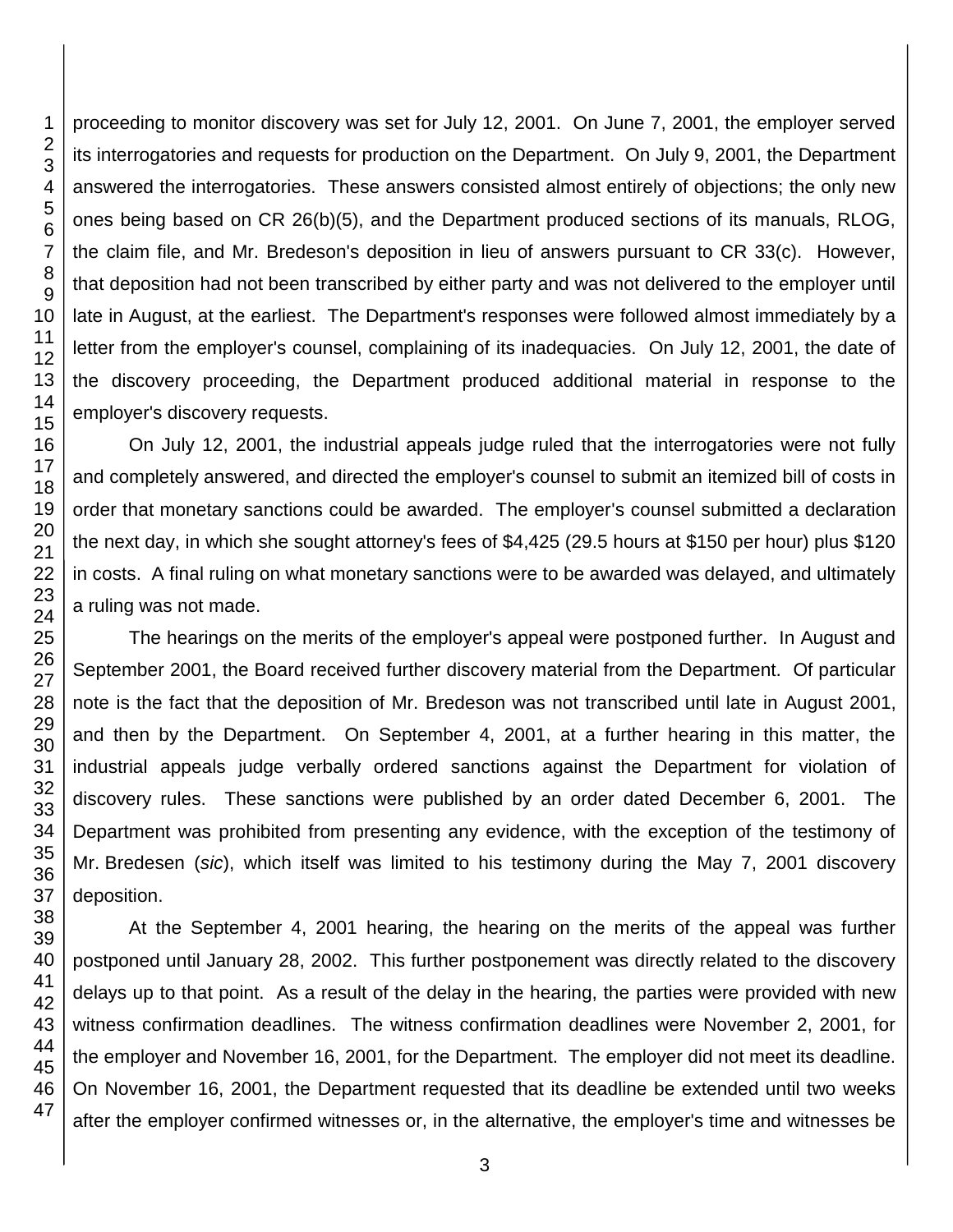stricken for failure to confirm. On December 5, 2001, the Department filed a "request to strike employer witnesses," noting that no confirmation or other action had occurred since its earlier request. By letter, the industrial appeals judge extended the employer's confirmation deadline until December 14, 2001, noting that if no confirmation was filed by that date, the employer's hearing time would be struck and no depositions would be allowed. In view of the earlier limitation placed on the Department's presentation of evidence, the industrial appeals judge relieved it of any confirmation deadline.

On December 7, 2001, the employer filed its confirmation of witnesses. The list contained three specifically named lay witnesses as well as a "Medical Expert (to be identified)." On January 3, 2002, the employer identified the medical witness as Dr. Raymond Jarris. On January 8, 2002, the Department filed a motion to strike all testimony on behalf of the employer. The Department alleged that the employer's witness confirmation letter had never been sent to it and that until January 3, 2002, the only potential medical witness involved in this case was Dr. Kirk Harmon, who it alleged was asked by the employer to place marks on the worker's occupational disease work history form (Exhibit No. 15). The employer opposed this motion and denied the allegation regarding Dr. Harmon.

On January 28, 2002, the hearing on the merits took place in front of a new industrial appeals judge, who had been assigned the case in December 2001. Dr. Jarris was allowed to testify.

The discovery process in which the parties engaged prior to hearing this appeal was unusually and unnecessarily protracted. The result of the ongoing disputes was ultimately prejudicial to both the employer and the Department inasmuch as it delayed the hearings by almost nine months, with undoubted monetary costs to them as well. The scope of discovery is intended to be broad. As indicated by CR 26(b), any non-privileged relevant matter is subject to discovery. Admissibility at trial is not a prerequisite for discovery; it is only necessary that "the information sought appears reasonably calculate to lead to the discovery of admissible evidence." Clearly, the employer's attempts to determine how the Department arrived at the allocation percentages stated in the order under appeal are discoverable. More important perhaps, we believe, based on similar cases before us, that had the Department been forthcoming with the requested information early in the process, there would have been a substantial chance of a pre-hearing settlement of this appeal.

We make the following findings. (1) The Department's motion for a protective order was correctly denied and monetary sanctions pursuant to CR 26(c) and 37(a)(4) should be granted.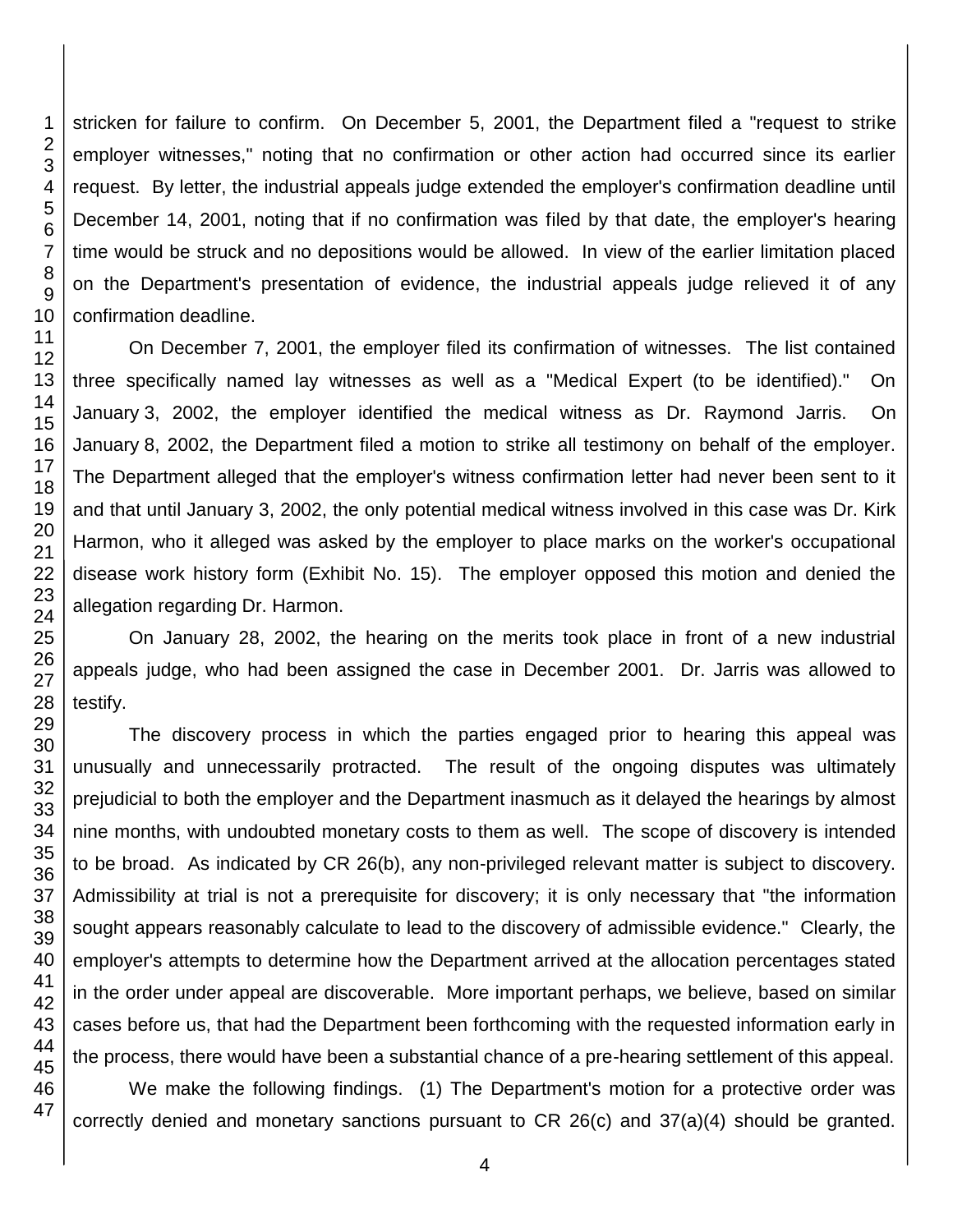47

(2) The discovery deposition of Mr. Bredeson would have been taken in the ordinary course of discovery; the employer is not entitled to costs or attorney's fees associated with the taking of that deposition. (3) The Department violated the provisions of the May 14, 2001 interlocutory order, which was analogous to a CR 26(f) order, and pursuant to CR 37(b)(2), sanctions are in order. (4) The employer's interrogatories would have been propounded within the regular course of discovery; the employer is not entitled to costs or attorney's fees associated with their drafting. (5) Ongoing violations of discovery, especially regarding the answering of interrogatories, justify further CR 37(b)(2) sanctions. (6) The employer was not a totally innocent party in this matter. It is clear that the employer's file contained the name of some of the Department employees it sought to "discover" from the Department. The employer's characterization of Mr. Bredeson's deposition as unhelpful is not correct, if it meant by that phrase that it did not produce evidence relevant to how the Department made the decision and which employees were involved in different aspects thereof. Had the employer had the deposition transcribed within a reasonable period of time after the deposition, it should have shortened the discovery process considerably. (7) Each party neglected to comply with CR 26(i) on at least one occasion. (8) The employer failed to comply with the witness confirmation deadline. The Department was partially responsible for this failure inasmuch as prior to that deadline it had not revealed the name of the physician who had marked the Occupational Disease Work History form. (9) The Department was not prejudiced by the employer's failure to comply with the confirmation deadline. The Department was able to note a discovery deposition of the employer's chief lay witness before the hearings took place. The record does not reveal any attempt by the Department to depose or otherwise discover the subject matter of Dr. Jarris's testimony until the date of the hearing.

When considering the type and extent of sanctions to order in this matter, we note that under the Superior Court Civil Rules (which are applicable to our proceedings pursuant to RCW 51.52.100 and WAC 263-12-125) we may use as many and varied sanctions as are necessary to remove any advantage gained by the disobedient party. In doing so, we strive to balance the rights of the parties. *Mitchell v. Watson*, 58 Wn.2d 206 (1961). We specifically note that the withholding of material within the scope of discovery, which is based on a unilateral determination that it is not relevant, violates discovery orders and is sanctionable. *Taylor v. Cessna Aircraft Co.*, 39 Wn. App. 828 (1985). Incomplete answers are treated the same way as a failure to answer. CR 37(a)(3).

Based on the factual narrative and our conclusions stated above, we conclude that the following sanctions should be imposed. (1) Pursuant to CR 26(c) and CR 37(b)(2), we determine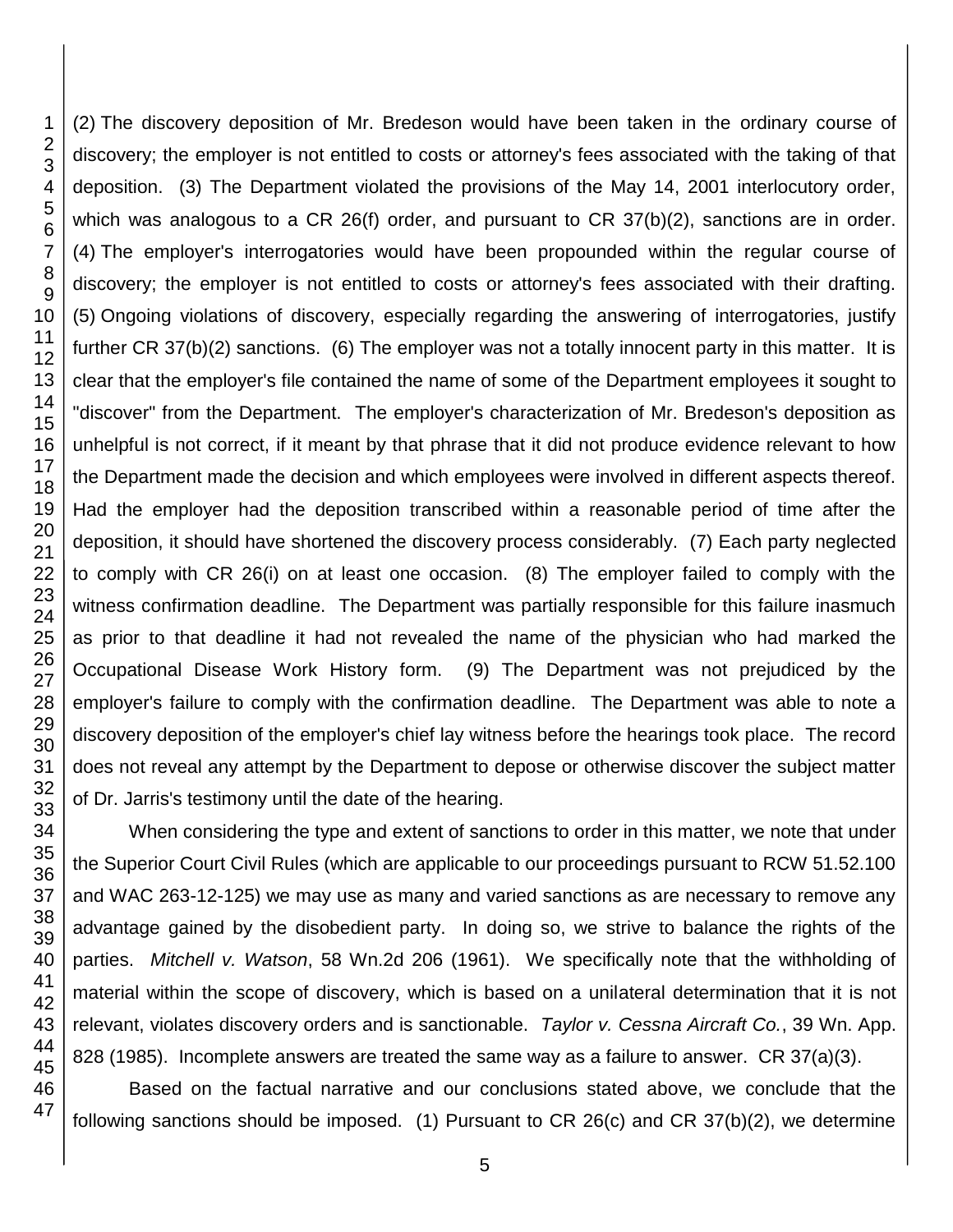47

1

that the Department shall pay reasonable attorney's fees to the employer in the amount of \$2,760. This is based on 18.4 hours at \$150 per hour, as stated in the Declaration of Deborah A. Knapp, filed with us on July 25, 2001. This represents reimbursement for actions taken on March 29; April 2, 3, and 5; May 9, 11, 15, and 30; and July 10, 11, 12, and 25, 2001. Other activities, and the deposition reporting fees, likely would have been incurred during this litigation, even without the occurrence of the Department's sanctionable actions. (2) We hereby affirm the limitations placed on the scope of the Department's testimony by the December 6, 2001 "Interlocutory Order Awarding Sanctions for Failure to Comply with Discovery." We note that the Department chose to rest its case-in-chief in this appeal. (3) At the January 28, 2002 hearing, the Department objected to much of the testimony and evidence proffered by the employer, on the grounds of lack of authenticity, hearsay, and relevance. We rule that the Department is estopped from raising objections based on lack of authenticity and hearsay to the evidence presented by the employer at the January 28, 2002 hearing, which was offered to show how the Department calculated the allocation of the costs of the claim to employers, the medical basis for that allocation, and the calculations of the period of time, including the number of hours, the claimant worked while at each employer. The Department's actions materially prejudiced the employer's attempts to locate individuals who could provide non-hearsay testimony about these matters and authenticate documents that needed authentication. This is particularly true of the evidence regarding the opinions of the as yet not-clearly identified physician who marked Exhibit No. 15 at the **Department's** request, and upon whom the Department relied in calculating which employers would be charged with the costs of this claim and what share they would be allocated.

#### **Evidentiary Rulings**

Exhibit Nos. 3, 4, and 5 are rejected pursuant to ER 403. Exhibit No. 9, identified as Task No. 714 from a Department manual, is rejected pursuant to ER 402. This procedure did not become effective until May 16, 2000, **after** the date of the Department order under appeal. Therefore, the Department's decision could not have been based or guided by that procedure. All other exhibits are admitted. All evidentiary rulings made during the hearing are affirmed.

# **ISSUES**

(1) Did the appellant/employer, Nuprecon, timely file a Notice of Appeal from the Department's December 22, 1999 order?

(2) Was the Department correct to allocate or charge 10 percent of the costs of this claim to Nuprecon?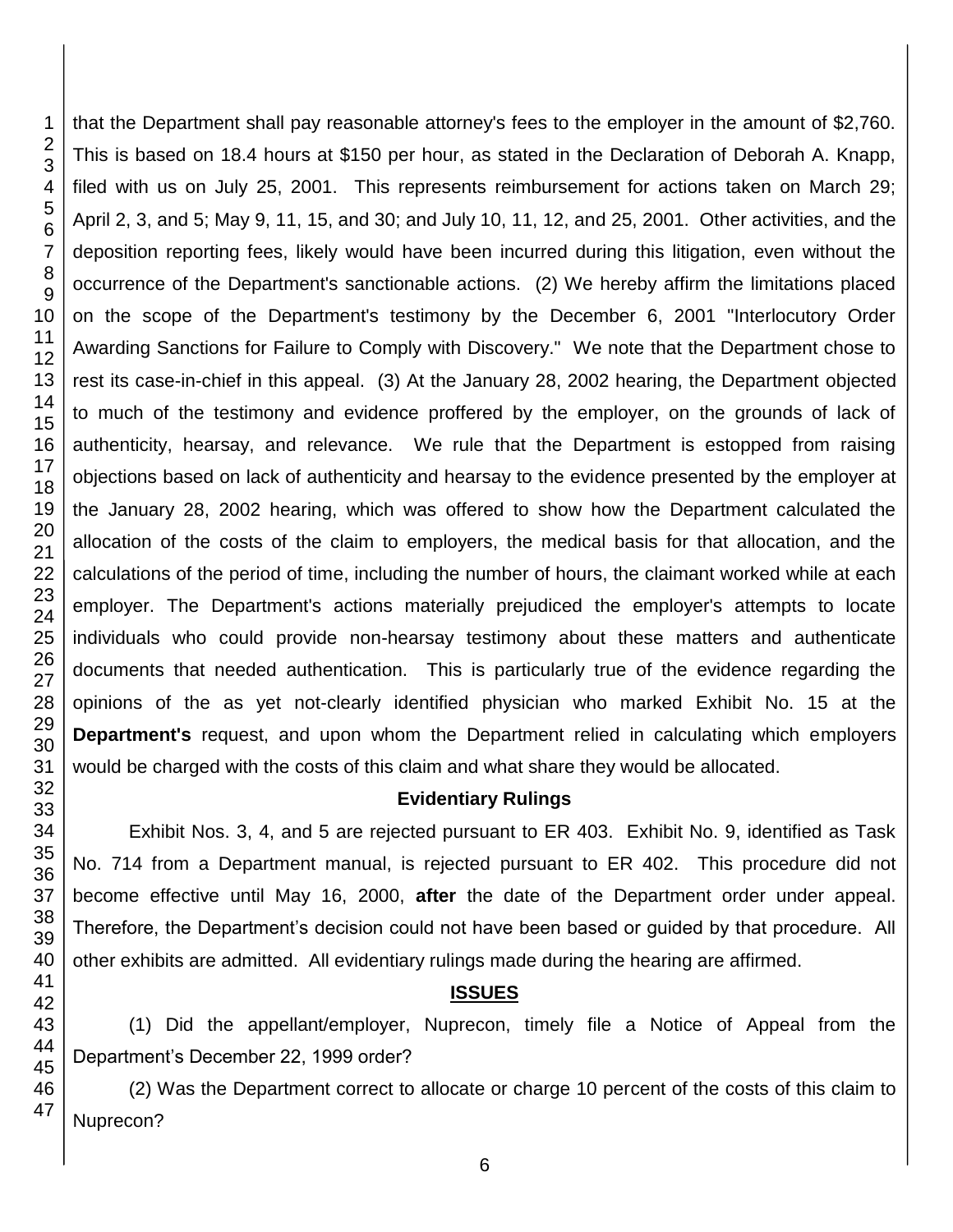The parties stipulated that the provision of the Department order under appeal, which allowed the claim for the occupational disease of bilateral carpal tunnel syndrome, is correct and is not at issue in this appeal.

#### **DECISION**

### **Timeliness of Employer's Notice of Appeal**

The Department issued the order in question on December 22, 1999. The parties stipulated that the employer received that order on December 27, 1999. The statutory sixtieth day fell on Friday, February 25, 2000. The employer's service company, Approach Management, assigned the employer's account to B.J. Bailey, who telecommutes from her home on Camano Island, which is in northern Snohomish County. Camano Island residents share a post office with Stanwood, a small town that technically is not on Camano Island. Ms. Bailey testified that she wrote the protest letter on Friday, February 18, 2000, but did not place it in her mailbox at home because the deliveryman had already been by that day. She affirmatively testified that she mailed the Notice of Appeal on Saturday, February 19, 2000, by placing it in the mailbox at her home. She remembered this specifically because it was her son's first birthday party and she took it out to the mailbox when her father arrived for the party. The Board received the Notice of Appeal on February 29, 2000 (Exhibit No. 2) The only evidence in the record about the location of the Notice of Appeal between those dates comes from the postal cancellation mark on the envelope (Exhibit No. 2), which is dated February 26 or 28, 2000. (The cancellation is faint and not at all clear.)

We conclude that the affirmative testimony of Ms. Bailey about the date and circumstances of mailing the Notice of Appeal outweighs the ambiguous meaning of the postal cancellation date on the envelope that contained it. *Farrow v. Department of Labor & Indus.*, 179 Wash. 453 (1934), relied upon by the Proposed Decision and Order to reach the opposite result, is not applicable under the circumstances of this appeal. *Farrow* details what facts must be proven to establish the presumption of mailing a document. That case is applicable only when a document alleged to have been mailed was not received. We received the Notice of Appeal in the U.S. mail and it bore a postal cancellation mark, therefore it was mailed. In this case, the issue is not if, but **when** the Notice of Appeal was mailed. *Farrow* also is not applicable in this situation because it applies only when the organization that mailed the document cannot produce a person who remembers mailing that specific document. Mailroom personnel who often handle hundreds of documents per day cannot be expected to specifically remember each one of those documents. But when direct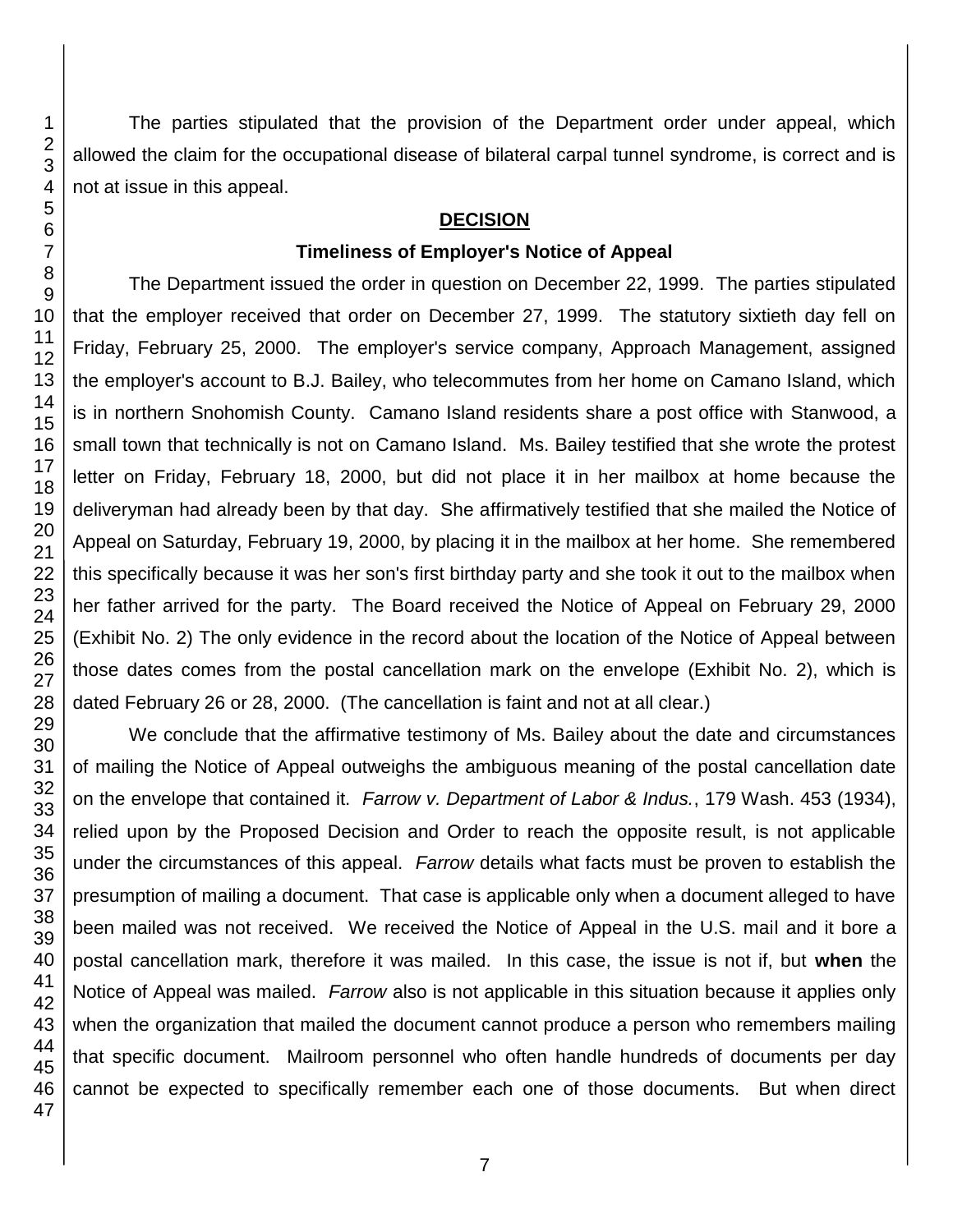testimony is presented that establishes the exact circumstances and date of mailing, the presumption of mailing is not needed.

We find the testimony of Ms. Bailey to be credible. That testimony and other evidence in the record support the following factual scenario. On Saturday, February 19. 2000, Ms. Bailey placed the Notice of Appeal in the mailbox next to her house. We take official notice that the post office was closed on Sunday, February 20, 2000, and also on Monday, February 21, 2000, the Presidents' Day holiday. The Notice of Appeal would have been sorted at the local (Stanwood) post office no earlier than Tuesday February 22, 2000. Since the Notice of Appeal was not to be delivered to a local address, it was not postmarked, but instead was placed with other non-local delivery mail to be sent to the large regional mail processing center in Everett, for cancellation and sorting. It is likely that the Notice of Appeal did not reach this Everett postal facility any earlier than Thursday, February 24, 2000. The Everett processing station receives mail from all over Snohomish County, and thus processes far more mail daily than the Department does. Under the circumstances, it is not unreasonable to conclude that the Notice of Appeal was not postmarked until February 26, 2000. In any event, the Notice of Appeal was in the possession of the U.S. Postal Service well before the end of the 60-day appeal deadline, and therefore was timely. *In re Harold Francis*, BIIA Dec., 68,154 (1985); and *see Continental Sports Corp. v. Department of Labor & Indus.*, 128 Wn.2d 594 (1996), which discussed the similar 30-day appeal deadline of RCW 51.48.131.

#### **Allocation of Liability in this State-Fund Occupational Disease Claim**

The evidence in the record, taken as a whole, reveals that the Department used the following procedure in assessing the liability of the employer for the costs of this claim: Upon receipt of the claimant's application for benefits, the Department determined that it should be categorized as an occupational disease claim, for which multiple state-fund employers likely would be responsible. The Department sent a form, Exhibit No. 15, to the claimant, which asked him to list his entire work history, including names of employers, dates employed by each, and job title/duties. In the meantime, the Department obtained medical and other information that showed the condition or disability had been diagnosed as bilateral carpal tunnel syndrome, with a date of manifestation [date of injury pursuant to WAC 296-17-870(6)] of August 20, 1999. Based on this date, the Department determined the "experience period" of this claim. WAC 296-17-850(2) and 296-17-870. Upon obtaining the completed work history form from the claimant, the Department sent it to a physician (most likely the doctor then listed by the Department as the claimant's attending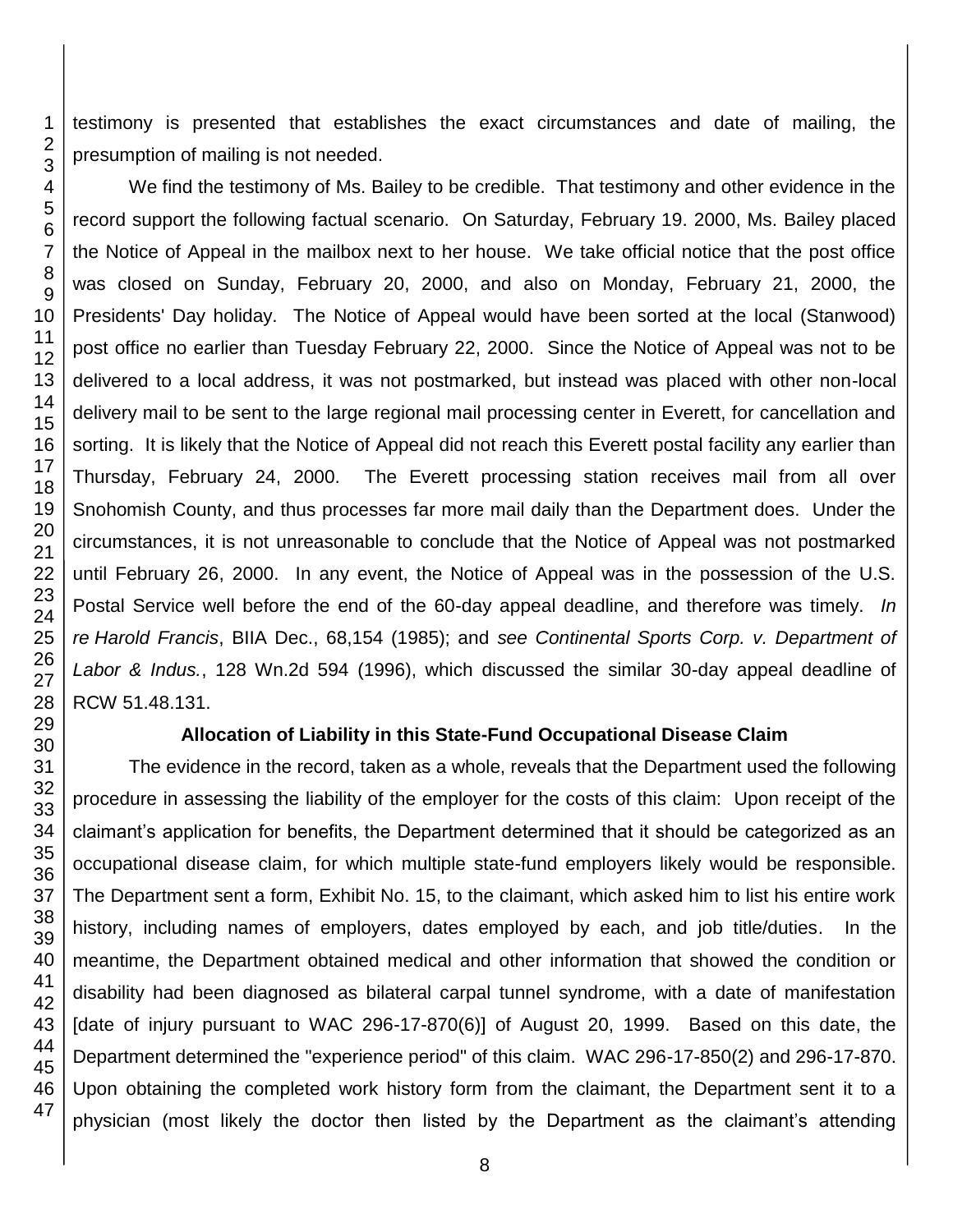physician), and asked the physician to affix a mark (a "star" or asterisk) next to each employer (and period of employment) that the physician concluded was partially responsible for exposing the claimant to the hazards that ultimately were natural and proximate causes of the claimant's bilateral carpal tunnel syndrome. When the physician returned the completed form, the Department estimated: (1) the number of months (to the nearest hundredth) the claimant was exposed to the hazard(s) of employment that caused his occupational disease; and (2) the number of months (to the nearest hundredth) the claimant was employed with each employer to whom responsibility for the occupational disease was attributed by the physician. The Department then divided the period of exposure attributed to the three responsible employers that employed the claimant during the "experience period," by the total exposure the claimant sustained, to the hazard of employment that caused his occupational disease. Nuprecon's share was 9.64 percent, which was rounded up to percent. The share of Northwest Abatement Services was 9.17 percent, which was rounded down to 9 percent, which was not assessed against it because it fell below the 10 percent threshold of WAC 296-17-870(6). Four Seasons General Contractor's share was 15.67 percent, which was rounded up to 16 percent. The fact that the assessed percentages taken together equaled less than 100 percent is typical of these assessments since otherwise responsible employers are not assessed any percentage of the costs of the claim if the claimant's employment with them, and therefore his exposure, falls outside the experience period.

In this appeal, Nuprecon, the employer/appellant, must prove by a preponderance of evidence that the Department's allocation of 10 percent of the costs of this occupational disease claim was incorrect. The allocation of liability between State Fund employers in occupational disease claims is not "discretionary" in the sense that proof of an abuse of discretion by the Department is necessary to overturn such an allocation decision. Decisions by the Department regarding the allocation of costs of an occupational disease claim are part of the risk classification function of the Department, and not the claims administration function. RCW 51.16.035; *In re Harry Reese, M.D.*, BIIA Dec., 00 P0044 (2001).

WAC 296-17-870(6) is the regulation that directs how costs of an occupational disease claim shall be prorated or allocated to each period of employment in which the injured worker was exposed to the occupational hazard(s) that caused his or her disability. That regulations states in part:

> The cost of any occupational disease claim, paid from the accident fund and the medical aid fund and arising from exposure to the disease hazard under two or more employers, shall be prorated to each period of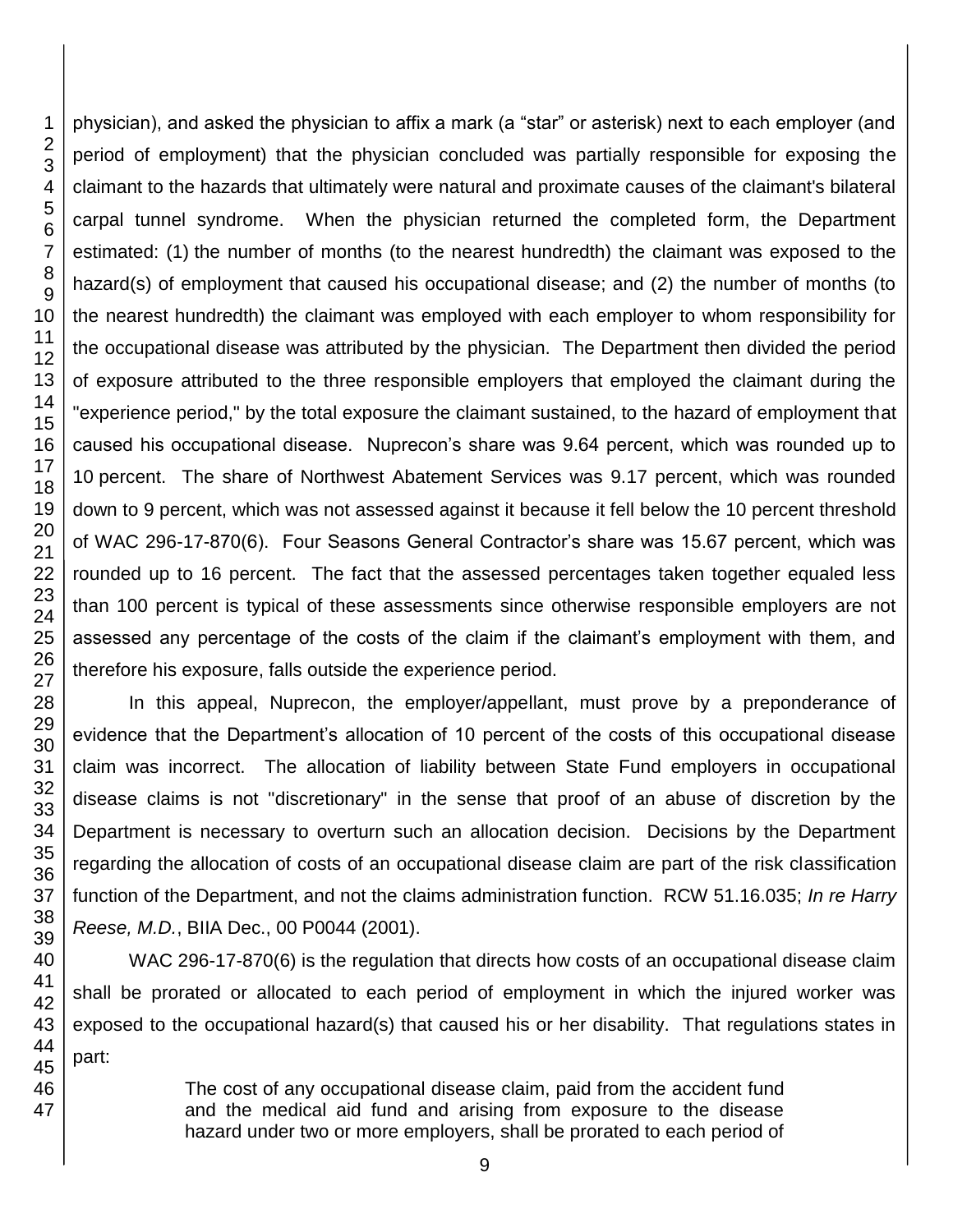employment involving exposure to the hazard. Each insured employer who had employed the claimant during the experience period, and for at least ten percent of the claimant's exposure to the hazard, shall be charged for his share of the claim based upon the prorated costs.

As the regulation reveals, the costs of an occupational disease claim need only be prorated or allocated between periods of employment only when the claim is deemed to be a "State Fund" claim, in which the exposures to the disease hazards arise out of employment with multiple employers. *In re Cindy Meisner*, BIIA Dec., 95 6101 (1997). Exhibit No. 15, as supplemented and adopted by the testimony of Dr. Jarris, reveals that the claimant was exposed to the employment hazards in question during his work for several employers. Ms. Bailey testified that Nuprecon is a State Fund employer. We infer from Exhibit No. 10 and the record as a whole, that the other employers mentioned were also State Fund employers. Clearly, WAC 296-170870(6) applies in regard to this claim.

The mere requirement that the Department prorate or allocate costs of the claim between the employers of this State Fund occupational disease claim does not mean that each employer listed in the occupational disease work history form filled out by the claimant will be assessed or charged for a percentage of the costs of the claim. In order for Nuprecon or any employer to be charged a portion of the costs of this claim, it must have employed the claimant during the experience period **and** be responsible for at least 10 percent of the claimant's total exposures to the hazard that naturally and proximately caused the occupational disease. Nuprecon employed the claimant from April 30, 1999 through August 20, 1999, some or all of which time falls within the experience period as defined by WAC 296-17-850. Based primarily on Exhibit Nos. 10 and 15, and the testimony of Dr. Jarris, we conclude that Nuprecon should not be charged or allocated any percentage share in the costs of this claim because less than 10 percent of the claimant's exposure to the disease causing employment hazards occurred during the time that Nuprecon employed him.

Exhibit No. 10 best reveals the Department's calculations used to arrive at the 10 percent allocation or charge of claim costs to Nuprecon. The exhibit shows that the Department calculated that the claimant was exposed to the employment hazards that caused his occupational disease for the equivalent of 38.14 months. According to the Department's calculations, 3.68 months of that exposure took place through the claimant's work at Nuprecon between April 30, 1999 and August 20, 1999. Arithmetically, then, the percentage of the claimant's exposure attributable to his employment at Nuprecon was 10 percent (9.64 percent rounded to the nearest whole number),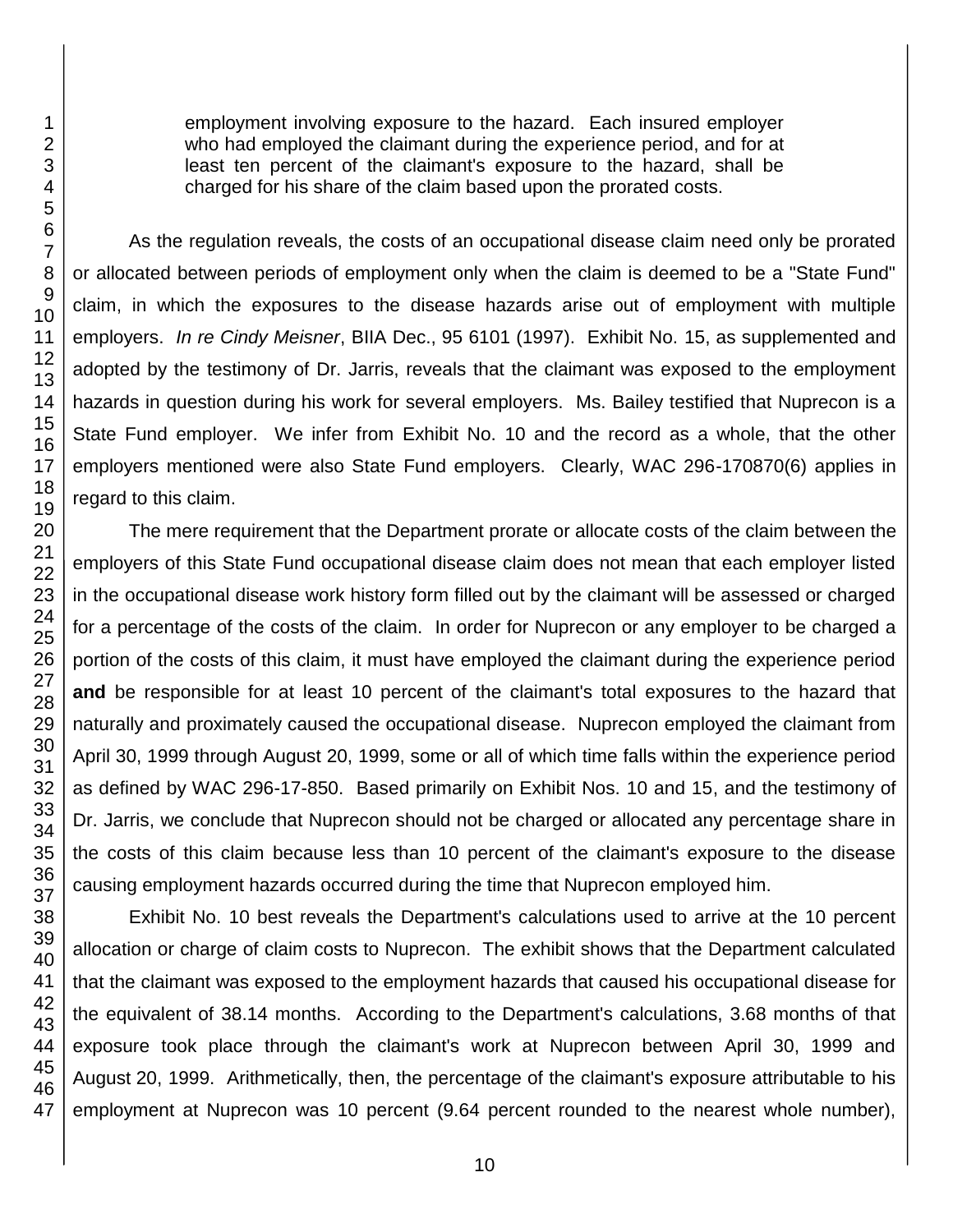which would require the Department to allocate that percentage of claim costs against the employer.

We conclude that the figure arrived at by the Department for Mr. Smith's total exposure to the employment hazards that caused his carpal tunnel syndrome, understates the length of those exposures. The Department did not include in its calculation of the claimant's total exposure to occupational hazards, the time periods he worked for the employers listed in Exhibit No. 15 (the occupational disease work history form he filled out) that were not marked by a physician as being partly responsible for the claimant's occupational disease. Like Dr. Jarris, we perceive that the work duties/conditions to which the claimant was exposed while working at Labor Works, Inc., and Eagle Hardware and Garden, and were not included in the calculation, were also likely causes of his bilateral carpal tunnel syndrome. We agree with Dr. Jarris that at the very least, the exposures the claimant received while working for those two employers must be included in the total exposure figure used by the Department to calculate the percentage of exposure, and therefore the allocations of costs, attributable to Nuprecon and the other employers.

According to Exhibit No. 15, Mr. Smith's exposures at Labor Works, Inc., occurred over a 13-month period (March 1998 to April 1999), during which time he worked from 8 to 25 hours per week. (These hours fall during the "experience period" for this claim.) Accepting arguendo, the 8-hour per week figure as accurate, that exposure would represent 1/5 of a regular 40-hour week or 1/5 full-time. Multiplying that fraction by the 13-month employment period, we arrive at a product of 2.6 months exposure to be added to the Department's calculation of the total exposure to the employment hazards.

According to Exhibit No. 15, Mr. Smith's exposures at Eagle Hardware and Garden occurred over a 6-month period (March 1997 to August 1997), during which time he worked full-time, hours per week. (These hours fall during the "experience period" for this claim.) We conclude that an additional 4.0 months should be added to the Department's calculation of the total exposure period. We calculate this based on one full month each for April, May, June, and July 1997. We do not include any additional exposure for March or August 1997, because those months may have been included in the calculations for exposures with other employers. We note that Mr. Smith reported in Exhibit No. 15 that he was also working at Labor Ready up to 40 hours per week, ending in March 1997, and he began working for 4 Seasons General Contractors at 40 hours per week beginning in August 1997.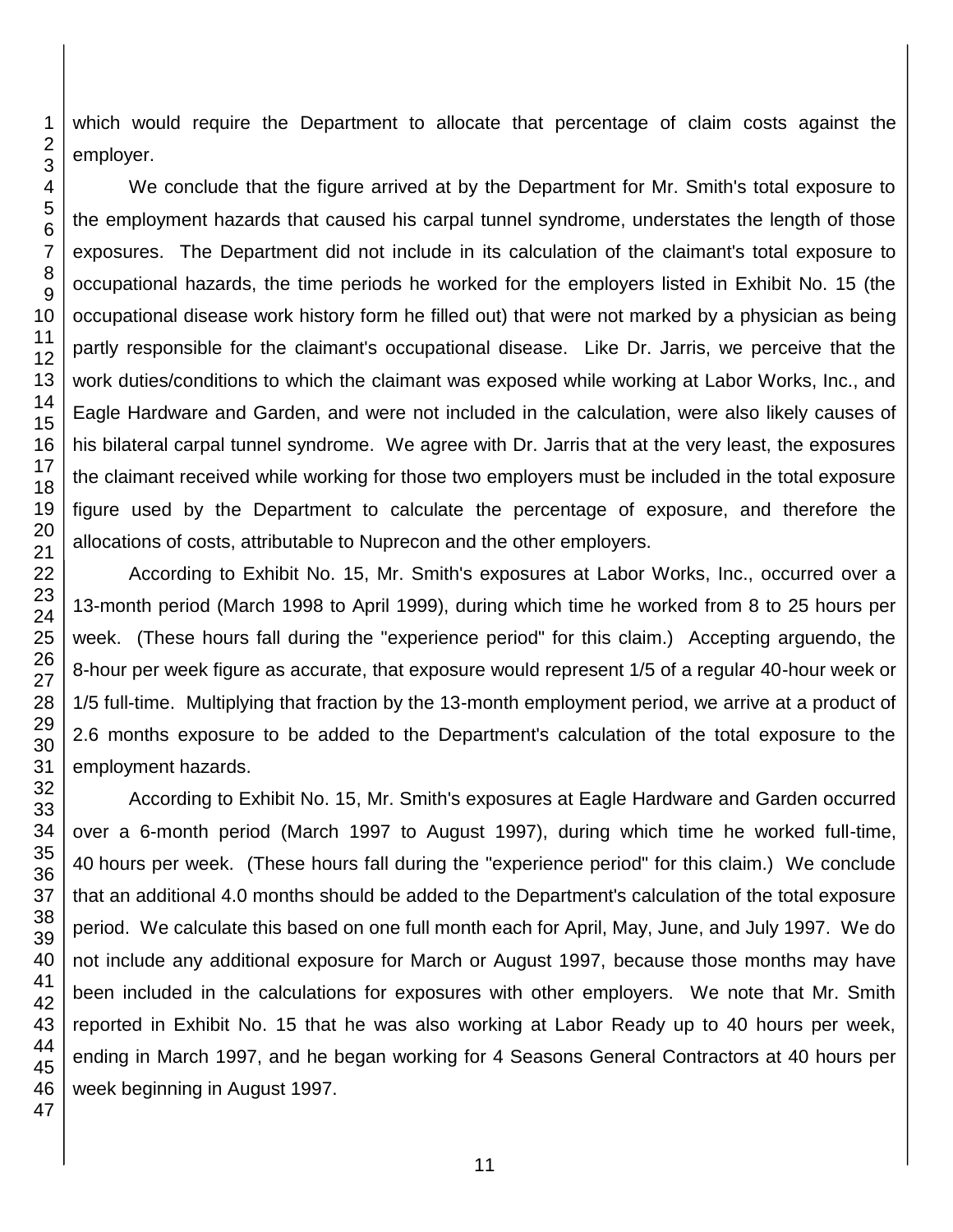Thus, when adding the hours of total exposure calculated by the Department (38.17) to the additional hours we accept for Labor Works, Inc., (2.60) and Eagle Hardware and Garden (4.00), we conclude that the claimant's total exposure to the occupational hazards that naturally and proximately caused his carpal tunnel syndrome, is more accurately stated at 44.77 months. Accepting, arguendo, the Department's calculation of the period of the claimant's exposure to the employment hazards at Nuprecon, (3.68 months), the total percentage of exposure attributable to Nuprecon is only 8.54 percent, rounded to 9 percent. This figure is below the mandatory percent threshold dictated by WAC 296-17-870(6). Therefore, the Department was in error to charge or assess any costs of this claim to Nuprecon.

In reaching this decision, based on purported hours of exposure, we recognize that the record does not clearly support any one method of calculating periods of exposure. WAC 296-17- 870(6) does not mandate any of the possible methods that were discussed during the proceedings. We have selected the figures we used above because they are most favorable to the Department's position. In doing so, we note that even by using those figures, the Department allocation decision has been mathematically proven to be incorrect. We remand this matter to the Department for a redetermination of which employer or employers are responsible for a portion of the costs of this claim, along with the percentage to be charged for each employer consistent with this opinion. Once that redetermination is concluded, a further order shall be issued which, consistent with this opinion, will **not** charge Nuprecon with any portion of the costs of this claim.

### **FINDINGS OF FACT**

1. On August 27, 1999, the claimant, Michael T. Smith, filed an application for benefits with the Department of Labor and Industries, alleging an injury to his wrists (bilateral carpal tunnel syndrome) on June 6, 1999, during the course of his employment with Nuprecon, Inc. On October 5, 1999, the Department issued an order paying provisional time loss compensation from September 17, 1999 through October 1, 1999. On October 13, 1999, the Department issued an order allowing the claim for the occupational disease of bilateral carpal tunnel syndrome, with a date of manifestation of August 20, 1999, and charging the claim to Seasons General Contractors at 16 percent and Nuprecon, Inc. at percent.

On October 19, 1999, the Department issued an order paying time loss compensation from October 2, 1999 through October 15, 1999. On October 25, 1999, the employer filed protests and requests for reconsideration from the Department's October 5, 1999, October 13, 1999, and October 19, 1999 orders. On December 22, 1999, the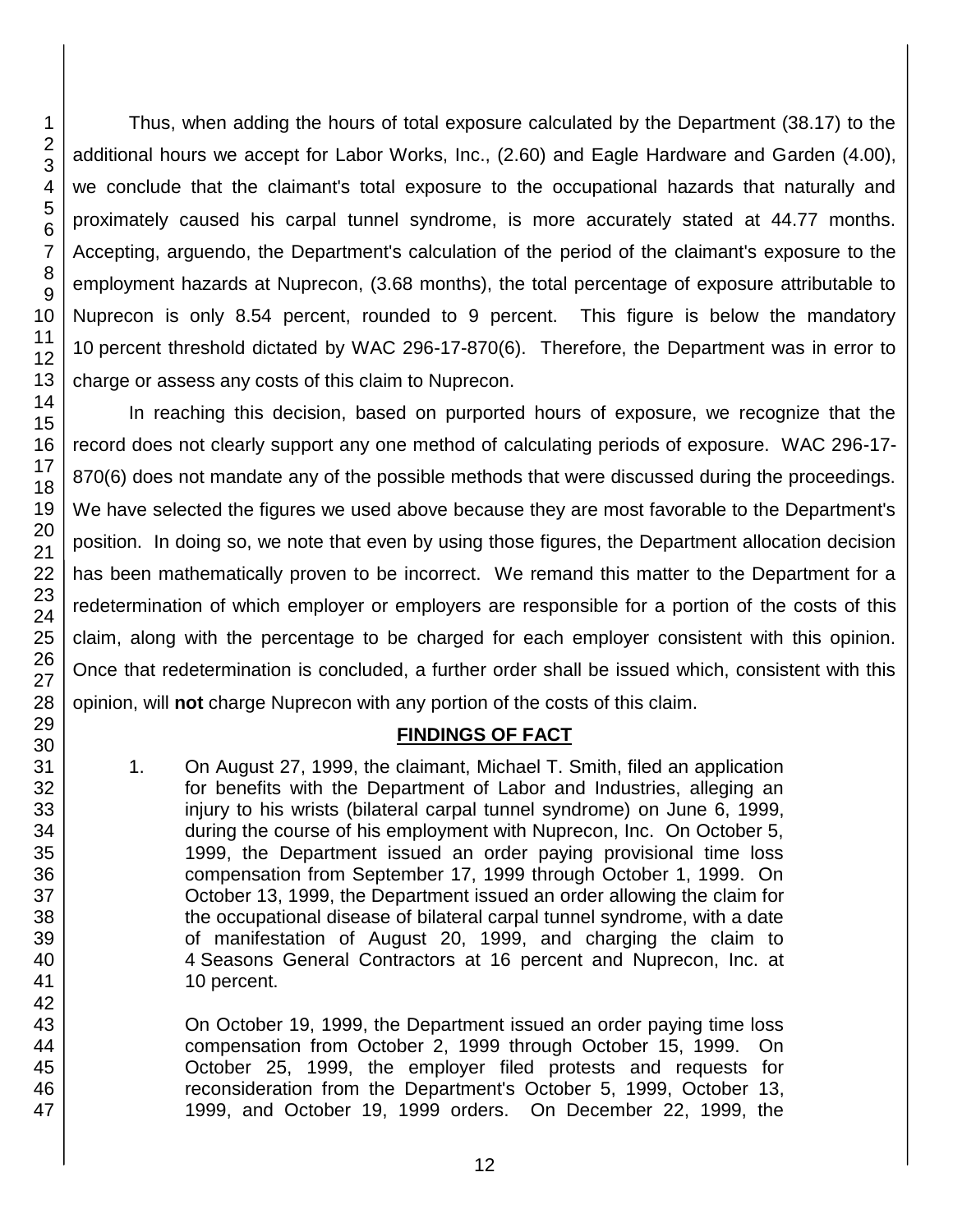Department issued an order affirming its October 5, 1999, October 13, 1999, and October 19, 1999 orders. On February 19, 2000, the employer filed a Notice of Appeal with the Board of Industrial Insurance Appeals of the Department's December 22, 1999 order. On March 20, 2000, the Board granted the employer's appeal, subject to proof of timeliness, assigning Docket No. 00 12127, and ordering that further proceedings be held in this matter.

- 2. The Department order dated December 22, 1999, was communicated to the employer on December 27, 1999. On February 19, 2000, the employer mailed its Notice of Appeal from that order to this Board, which received it on February 29, 2000.
- 3. The claimant sustained bilateral carpal tunnel syndrome, arising naturally and proximately out of employment with several employers, including Nuprecon, whose industrial insurance claims are insured through the State Fund. August 20, 1999, was the date of manifestation and/or date of injury for this claim.
- 4. Between April 30, 1999 and August 20, 1999, the claimant was exposed by his work at Nuprecon to the occupational hazards that caused his bilateral carpal tunnel syndrome.
- 5. The claimant's total exposure to all employment-based disease hazards that naturally and proximately caused his bilateral carpal tunnel, occurred for at least 44.77 months, with a maximum of 3.68 month's exposures attributable to his employment by Nuprecon. Nuprecon is responsible for less than 10 percent of the claimant's total exposures to employment-related hazards that caused his bilateral carpal tunnel syndrome.
- 6. The Department's motion for a protective order pursuant to CR 26(c) was denied. The discovery deposition of Mr. Bredeson would have been taken in the ordinary course of discovery. The Department violated the provisions of the May 14, 2001 interlocutory order, which was analogous to a CR 26(f) order. The employer's interrogatories would have been propounded within the regular course of discovery. The Department did not completely answer interrogatories propounded to it. Each party neglected to comply with CR 26(i) on at least one occasion. The employer failed to comply with the witness confirmation deadline. The Department was partially responsible for this failure inasmuch as prior to that deadline it had not revealed the name of the physician who had marked the Occupational Disease Work History form.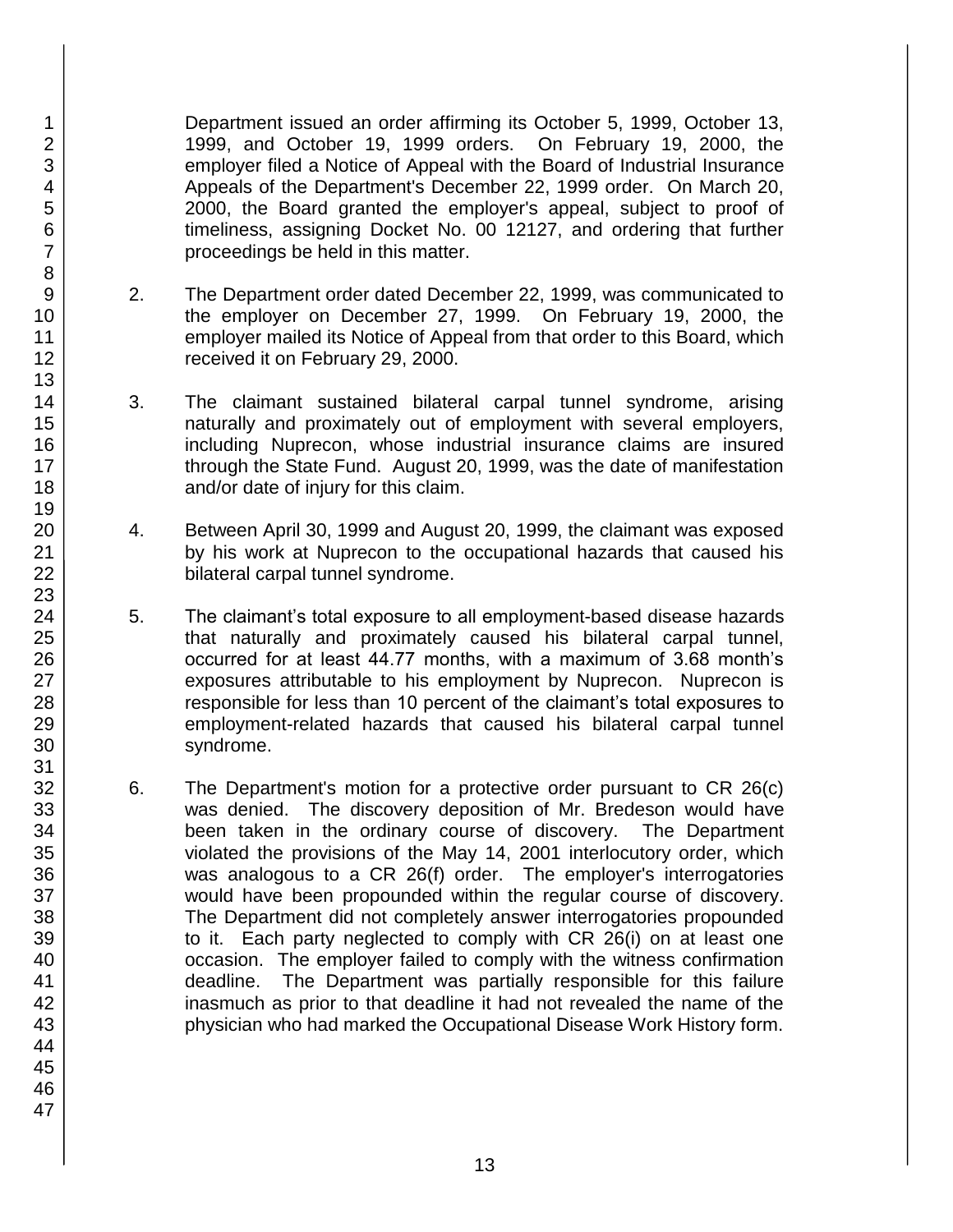### **CONCLUSIONS OF LAW**

- 1. The Board of Industrial Insurance Appeals has jurisdiction over the subject matter and the parties to this appeal.
- 2. The employer's Notice of Appeal from the December 22, 1999 Department order was timely filed with this Board, as required by RCW 51.52.050 and RCW 51.52.060.
- 3. The Department's violation of discovery rules substantially prejudiced Nuprecon's ability to prepare and try its case-in-chief. Sanctions authorized by CR 37 for this behavior are reasonable and necessary. The nature and extent of CR 37 sanctions most fair to the parties and designed to cure the prejudice to the employer caused by those actions are: (1) the Department shall pay reasonable attorney's fees to the employer in the amount of \$2,760; (2) the limitations placed on the scope of the Department's testimony by the December 6, 2001 Interlocutory Order Awarding Sanctions for Failure to Comply with Discovery are affirmed; and (3) the Department is estopped from raising objections based on lack of authenticity and hearsay to the evidence presented by the employer at the January 28, 2002 hearing that was offered to show how the Department calculated the allocation of the costs of the claim to employers, the medical basis for that allocation and the calculations of the period of time, including the number of hours, the claimant worked while at each employer.
- 4. The Department was not prejudiced by the employer's failure to comply with the confirmation deadline.
- 5. The claimant's condition of bilateral carpal tunnel syndrome is an occupational disease within the meaning of RCW 51.08.140.
- 6. Nuprecon is not a chargeable employer for any portion of the costs of this claim pursuant to WAC 296-17-870(6).
- 7. The order of the Department of Labor and Industries dated December 22, 1999, is incorrect and is reversed. This matter is remanded to the Department to recalculate, consistent with the findings and conclusions of this decision, the percentage liability of each employer who employed the claimant during the experience period for this occupational disease claim, and thereupon issue an order allowing the claim for the occupational disease of bilateral carpal tunnel syndrome, with a date of manifestation of August 20, 1999, and stating